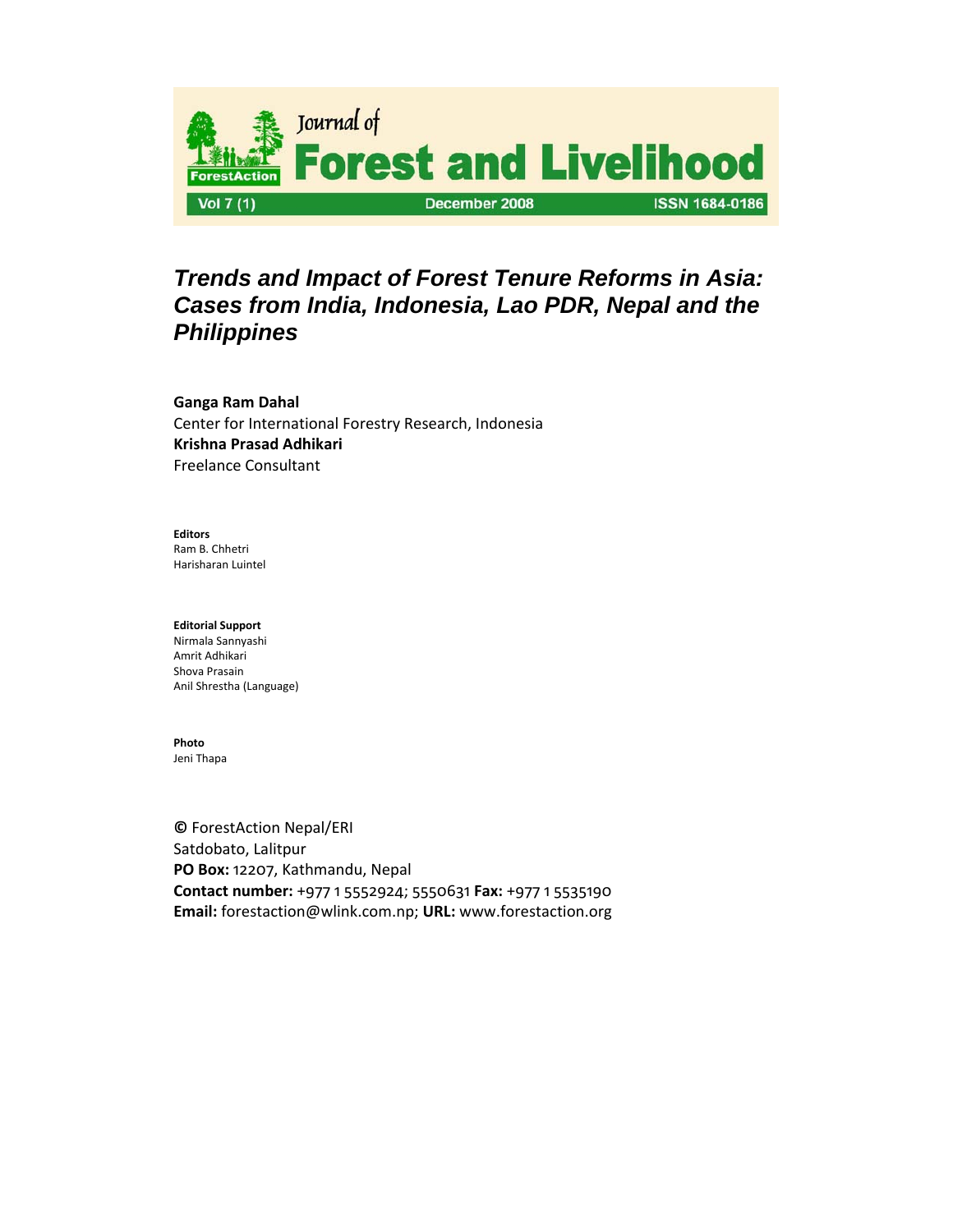# **Trends and Impact of Forest Tenure Reforms in Asia: Cases from India, Indonesia, Lao PDR, Nepal and the Philippines**

**Ganga Ram Dahal\* and Krishna Prasad Adhikari\*\*** 

\* Center for International Forestry Research, Indonesia \*\* Freelance Consultant Corresponding auther: g.dahal@cgiar.org

**Abstract:** For the last two decades, some countries in Asia have initiated progressive tenure reform in the forestry sector through transfer of management and use rights from the state to the local communities, indigenous groups, local government units, private sector and individual households. However, still around 92% of the forests in South and Southeast Asia are owned by the state, which manages it particularly for revenue generation and protection of environment (FAO 2006). Some of the devolved tenure models such as community forestry in Nepal and the Philippines and joint forest management in India are yielding promising results in terms of forest protection, but the livelihoods of the local communities are not fully recognized yet. Decentralization of forest management rights at household level such as in China, Vietnam and Cambodia is another encouraging model as it contributes to raising the incomes of poor households. However, the security of such rights in legal terms is questionable due to inconsistent policies and legal frameworks. Tenure reforms in Asia have had mixed results so far, but the reforms are heading towards addressing peoples' livelihood needs on the one hand and protecting forest and environment on the other.

*Key words:* community forestry, decentralization, livelihoods, equity, biodiversity, forest condition.

## **INTRODUCTION**

The type and extent of tenure reform in Asia vary from country to country, although an objective common to each tenure reform is to share the ownership and management rights and engage multiple stakeholders, along with the state, in the use and management of resources. Similarly, reformed tenure in forestry is focusing more on addressing the people's livelihood needs and income while considering the global need for environmental protection and biodiversity conservation. These trends are reflected in the reformed tenure models in many countries in Asia. The existing forest ownership and tenure arrangements in Asia show that decentralization and devolution in forestry is very limited where more than 86% of the forests are under the direct control of the state (FAO 2006). However, the trend indicates that the community tenure model is gradually emerging in most countries in Asia. For example, in China, the forest tenure model has significantly shifted towards decentralization at household level. Almost 52% of China's forests are managed by individual households (Xu and Hyde 2005). Similarly, Vietnam introduced private property rights in forests and established a legal basis for the management of protection forests and forests for special uses. In

general, the government landownership in Asia is the dominant trend, but the degree varies from 100% in Burma to 3% in Papua New Guinea (Potter 2008). In some countries in Asia such as in the Philippines, Indonesia, Cambodia and Malaysia, the national governments still prefer to lease the forestland to private companies for commercial harvesting of timber. However, this trend is decreasing with the increasing role of communities in the management of forests in these countries. In India and Nepal, the changing forest tenure entails greater management and use rights for local communities in the name of Joint Forest Management (JFM) and Community Forestry (CF) respectively, though the forestland remains under the control of the state. In some countries, such as Indonesia and the Philippines, some indigenous communities are using their *de facto* use and management rights over the forest within their domain.

Despite growing recognition of community rights by the state in many countries in Asia, the community-based tenure model is facing a major challenge due to inconsistent government policy and lack of institutional capacity. For example, in Nepal, the government is trying to impose tax on transportation and sale of timber harvested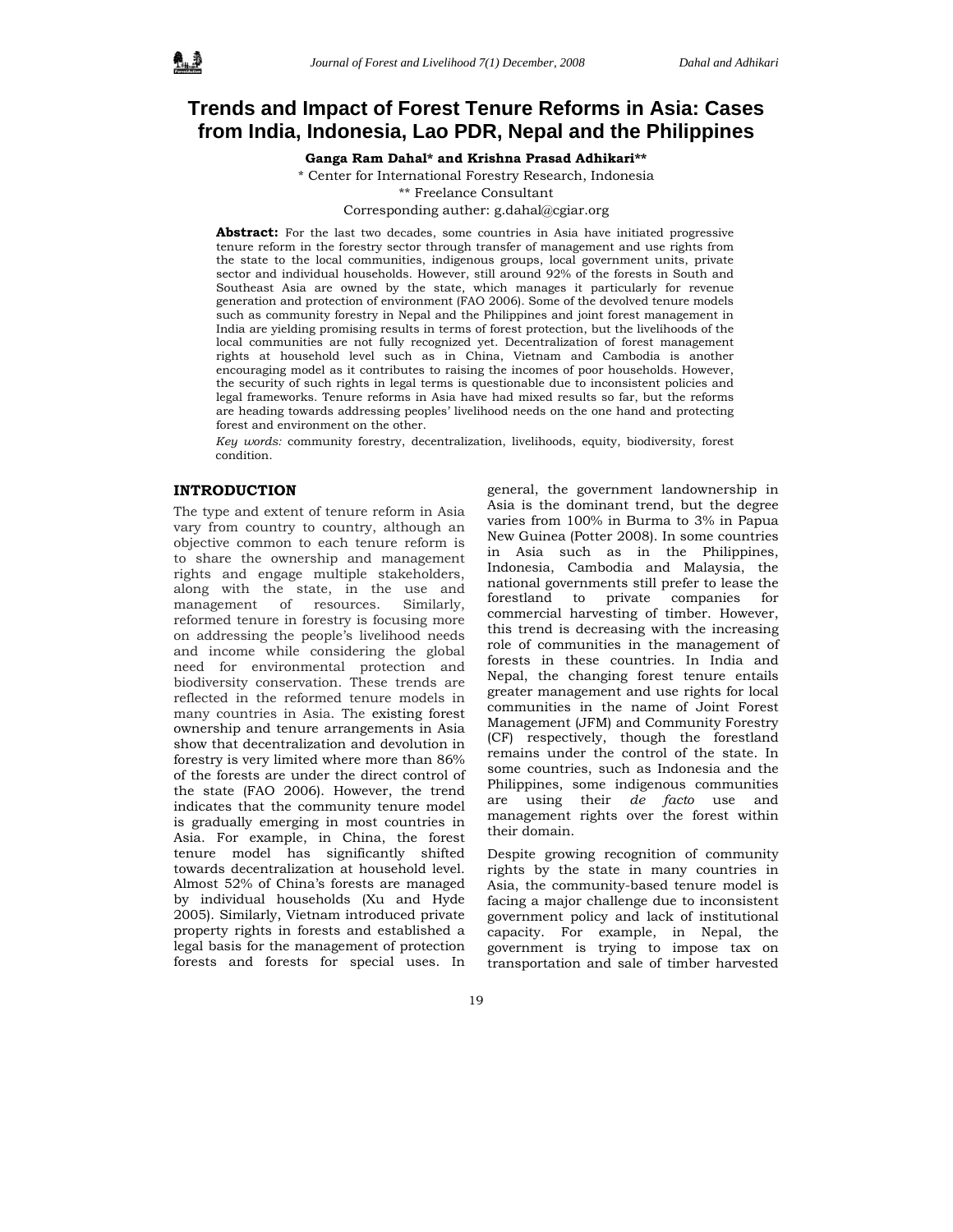from community forests. In the Philippines, resource utilization permits given to communities have been suspended many times since 1999. Similarly, in China, the policies on ownership and management have changed four times within a quarter of a century before 1978 (Capistrano 2008).

It is difficult to generalize the impact of different tenure models in Asia under a single common thread, although it is evident that the countries with secure tenure arrangements are getting better results in terms of protection of forest and harnessing of benefits from forest products, particularly for the livelihood of the local people. Studies indicate that a strong tenure right alone is not enough, but it needs to be accompanied by strong institutional capacity to fully utilize the benefits of devolved tenure models.

Against this backdrop, this paper presents a brief scenario of the existing forest tenure models in Indonesia, Nepal, Lao PDR, India and the Philippines and their impact on Livelihoods, Income, Forest Condition and Equity (LIFE).

# **INDIA**

In India, the JFM as a benefit-sharing mechanism between local communities, and the Forest Department has helped the regeneration of degraded forest and established collaboration between the government and forest users. However, the programme's main limitations are its heavy dependence on project funding and the high level of control exercised by the state administration. These raised the question of sustainability, unless the JFM concept can evolve towards more shared decision-making (FAO 2006).

About 96% of the forests in India are owned and managed by the states. The state is the *de jure* owner of all lands, including forestland, other than that owned privately. In terms of managing the forest, all recorded state-owned forests are classified as reserved forests (55%), protected forests (29%) and un-classified forests (16%). Both protected and reserved forests, governed by the Indian National Forest Act 1927, are currently under multiple use management. The protection forest belongs to the Revenue

are no recognized customary rights in the PAs. Governed under the National Forest Policy 1988, some 17 million ha of forests in India are being managed by local communities with limited usufruct rights under the JFM; and to a very limited scale, some local communities manage protection forests as a continuation of their *de facto*  practice of managing and utilizing forests (FAO 2006).

Most of the state-managed forests, mainly protection forests, around rural communities often have open access. The local people living in the fringes of forests use forests to manage their sustenance. Hence, forests become the only or major source of sustenance of the poorest people. Several studies have shown that forests constitute significantly larger share of household income for landless poor as compared to cultivating non-poor households across various Indian states (Singh *et al.* 2005). However, constant attempts to keep people out of forest management affairs denied and criminalized their traditional access to livelihood resources. On the other, for providing livelihood opportunities, until 1991 large areas of forest were converted to agricultural lands.

Under the JFM framework, local communities continue to collect forest resources which are integral part of their daily lives. But implementation of the JFM would also mean restricted use of forest resources for the people who were solely dependent on forest for their livelihood. Depending upon alternative livelihood options, regulated access to forest under JFM has had differential impact on people. Several studies have analysed how the JFM affected or impacted the livelihood situation of people who normally depend on forest. These studies indicate that relatively poor people have borne more cost than acquiring benefits from the JFM (Matta and Alavalapati 2006).

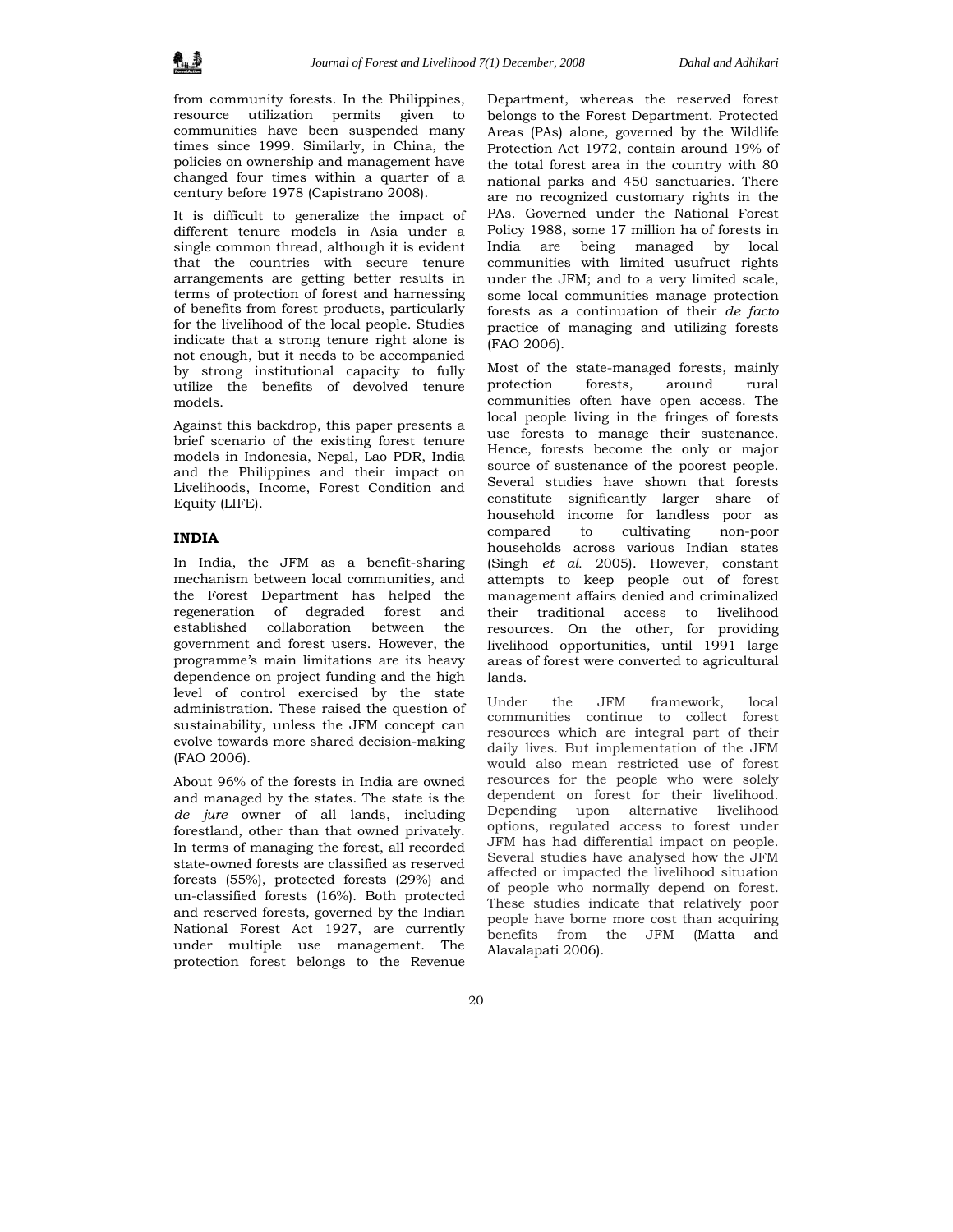# **INDONESIA**

In Indonesia, the forest cover is declining rapidly, which is estimated to be around 2 million hectares (ha) per year (FWI/GFW 2002). It poses threat to the livelihoods of 10 million forest-dependent people on the one hand and is causing the loss of rich biodiversity of the Indonesian tropical rain forests on the other (Rhee *et al.* 2004). The main causes of such a rapid decline in forests have been identified as illegal logging and unauthorized forest fires (Contreras-Hermosillo and Fay 2005) caused by poor forest governance, lack of effective laws and regulations, and weak institutional structure (Colchester and Fay 2007). After the enactment of the Basic Forest Law in 1967, almost 74% of Indonesian forests were included under the state forest and classified as 'Forest Estate' (Colfer *et al.* 2002). Forest exploitation became an important source of government income, especially during the economic crisis of the 1980s (Resosudarmo 2005). In this period, permits were issued by the central government to extract high value timber, land clearance for industrial and agricultural purposes, resulting in a loss of 20 million ha of forest cover during the period 1985-97 (FWI/GFW 2002). Most of the logging permits were issued to private and state-owned companies with the consultation of local communities (Colfer *et al.* 2002). In many provinces, forestdependent communities have been living in and around the forest since time immemorial and have created their own customary laws, management systems and institutions such as *Adat1.* However, the traditional rights and management practices were largely ignored and communities were hardly given authority to deal with timber concessionaires. This created social tensions and mistrust between local communities and timber concessionaires (Contreras-Hermosillo and Fay 2005). In 1999, the central government initiated decentralization in forest management through transfer of certain roles and responsibilities to district and provincial governments and local communities. However, the process of transferring authority, roles and

 $\overline{a}$ 

responsibilities is still not well established (Resosudarmo 2005).

Decentralization in Indonesia could help bring some income to people for short term, that too inequitably distributed. It has surprisingly failed to halt forest degradation (Barr *et al.* 2006). Contrary to the belief that increasing conflicts are an indication of local communities' concern and care about forest and resources, forest degradation has increased with decentralization. In fact, with increasing forest-related conflicts, decentralization has widely been correlated with increasing deforestation. Incidents of forest fire have not stopped even in the decentralized regime (Capistrano 2008). In this period, even formally established forests were destroyed and some lands already claimed by communities were deserted. At present, most claimed lands outside Java lay bare, without any replanting or utilization efforts by the local communities (Siregar *et al.* 2007). According to RECOFTC (2006), a computer simulated projection for 2007-27 shows that if present practices continue, forests in some parts of Indonesia will disappear in 5 to 15 years (5 years in Riau, 10 years in East Kalimantan and 15 years in Papua). Studies indicate that poor outcomes of decentralization in Indonesia are due to poor governance and regulatory framework in implementation.

### **LAO PDR**

All land in Lao PDR is controlled by the state. The Department of Forest under the Ministry of Agriculture and Forest handles forests, issues permits and controls harvesting of forest resources. Government is the sole owner and manager of forest resources in Lao PDR.

The government adopted various forest management policies with different impact on people and forests. Policy thrusts behind forest management have been one of the revenue generation activities (Sunderlin 2006). The economic mechanism adopted in 1986 caused higher level of harvesting and rapid acceleration in exports. Considering policy impact of state-controlled forest causing higher rate of forest degradation, a National Conference on Forestry was organized in 1989 to rethink on existing policies. This conference became the basis for policy shifts towards providing space for

<sup>1</sup> *Adat* is one of the customary institution in terms of forest tenure in Indonesia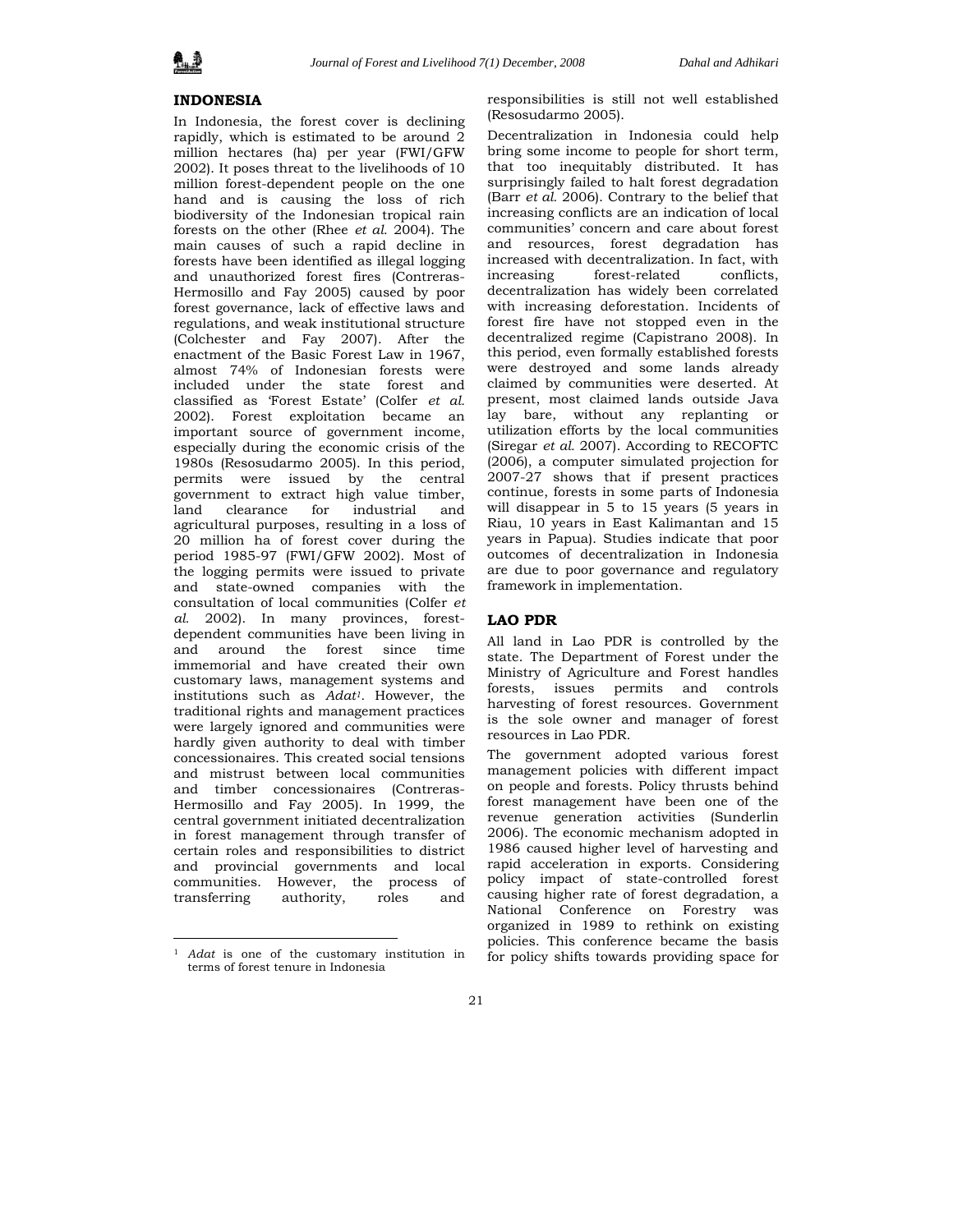community participation (Manivong and Sophathilath 2007). Since then, attempts have been made to decentralize local resource management, including the management of forest-based resources. Poverty reduction is an overarching agenda of government, and land reform and tenure security are measures adopted to achieve this goal (Ducourtieux *et al.* 2005). Government policies regulating land and forest tenure in Lao PDR can be analysed in four areas as they have direct bearing on LIFE. These four policy arena are: (i) statecontrolled logging, (ii) land allocation and land tenure, (iii) CF models, and (iv) Non-Timber Forest Product (NTFP) management.

The current forestry trend in Lao PDR is highly unsustainable (World Bank 2001). As a result of the government policies and practices, forest degradation is high, at 5.6% between 1992 and 2006. The coverage of natural forests has dropped to 41.2% in 2001 from 70% in 1947 and 47% in 1992 (DOF 2003). The density of forests has decreased drastically and forest fragmentation has increased (Phanthanousy and Sayakoummane 2005). With this bleak trend and continuation of existing policy, tenure and institutions, the government's target of expanding 60% of land under forest may remain a distant dream.

The land-forest allocation programme is a major national policy regarding participatory land use planning and land tilling. The impact of land-forest allocation policy has been counter-productive as it has created food insecurity and poverty (Hobley 2007, Sunderlin *et al.* 2007). It has had negative social impact by marginalizing the poorest farmers and adversely affecting the forest condition and agricultural modernization (Ducourtieux *et al.* 2005).

## **NEPAL**

Like other countries in Asia, Nepal also experienced tenure reform over the last two decades, shifting from state control forest tenure to more decentralized community control forest management. CF in Nepal is one of the reformed tenure models which has a long history, and is recognized as one of the successful examples of communitybased forest management in Asia. CF represents around 21% of Nepal's total forest area and is legally operating under the Forest Act 1993. Various studies have indicated that, as a result of community forestry, the condition of forests has improved considerably and degradation has been reduced (Singh and Singh 2006). Despite some achievements, CF in Nepal suffers from many limitations. One of the major limitations is 'elite capture' in terms of exercise of devolved power at local level and sharing of benefits among the members of forest user groups.

Until recent decades, state as the owner of all kinds of land, barring private agricultural land, used forest as a means of revenue generation and consolidating local and central power position. One communal property right system, called *kipat,* in Eastern Nepal survived until the 1960s when it was abolished by converting lands to state property (Tamang and Singh 2004). Ranas, who ruled Nepal for over a century until 1951, developed various tenurial systems such as *jagir, jhara, rakam* and *birta,* under which government distributed large areas of land, forest and non-forest, to its servicemen and local functionaries as remuneration, reward or emolument. A large part of the country was converted to individual private property and up to threefourths of forests in the Terai were privatized by the members and relatives of ruling families as tax-free grants by the state (Regmi 1988). The tenure systems in agricultural land were very exploitative of the local peasantry. Local elite as revenue collectors were given tenurial rights, and the local elite sub-contracted land to people on rent, sometimes as much as three-quarters of yield. Ranas invited and settled landlords from India to clear large areas of Terai forests in order to generate revenue. Demand for timber in India for railways infrastructure became a boon for the rulers, but a cause of severe deforestation in the Terai.

Adhikari *et al.* (2007) shows that the introduction of CF in Nepal has not directly adversely affected people's livelihood options; rather people have adjusted their strategies such as increased farm forest. Malla (2000) also points out that, with the improvement in forest condition, there are now prospects for increasing the quota or lifting restrictions on collection of forest resources such as firewood. The CF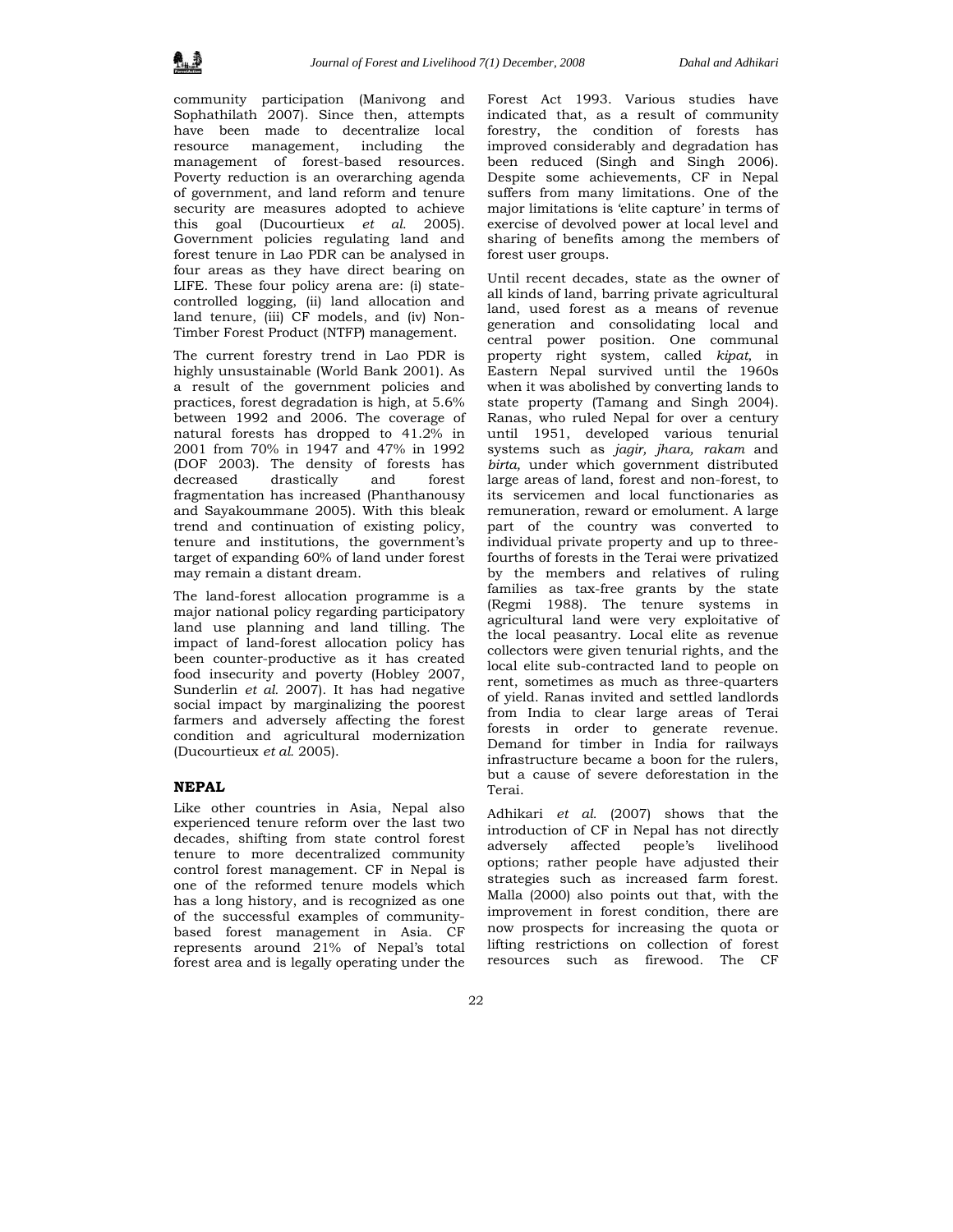programme has enabled participation of the people who otherwise would not have had opportunity to participate in decisionmaking process affecting their lives. Several disadvantaged groups have been able to empower themselves through participation in forest management. There are also some examples of how forest user groups have been offering special incentives to poorer families by creating favourable rules. Karmacharya *et al.* (2003), in their three CF study sites, found that poorer members were given preferential treatment. Poor families were allowed to extract ground grass to generate income through goat rearing, provided with financial assistance to buy mother goats as seed breed and scholarships to enable their children to attend school.

Studies have shown that Leasehold Forestry (LF) has been very successful in restoring the forest cover in degraded forestlands and also in generating household income. In most places, forests have already been converted to secondary forests. Unlike CF, the LF programme is supported by multiple agencies such as the Department of Forest, Department of Livestock Services, etc. and is run as an integrated programme. Improved forest forage and fodder support incomegenerating activities of small farmers such as goat rearing. Studies on LF have shown improvements in livelihood such as food deficient months of the users decreased and various small income-generating enterprises were established. Nagendra *et al.* (2005) found that users in their various study sites have been able to significantly improve forest biodiversity and biomass level. However, they also identified some problems in the implementation of the LF programme which had constrained the progress in many cases.

Besides CF and LF, the government has initiated a new forest management regime known as Collaborative Forestry in Nepal, which is primarily based on the benefitsharing principle as applied in JFM in India. This system is still in pilot stage, but preliminary observations indicate that community people do not feel secure in terms of tenure rights as limited authority is devolved to local communities.

#### **PHILIPPINES**

After the enactment of the Executive Order 263 in 1995, the government of the Philippines adopted Community Based Forest Management (CBFM) as a reformed tenure system in the upland. The allocation of forests to communities through CBFM agreements has made it possible to transfer natural resource assets to marginalized groups in response to demands for social justice, equity and livelihood. Among the different tenure systems, the CBFM seems to have the greatest potential for supporting livelihood, providing farm-level incentives to adopt agro-forestry and tree farm technologies, and raising marginalized communities out of extreme poverty. Under the CBFM, there is a provision for another tenure system known as Certificate of Stewardship Contract (CSC), which allows individual households to secure certain patches of forest land for their livelihood for 25 years, renewable for another 25 years. The Decentralization Act of 1989 has transferred some roles of forest management to the Local Government Unit (LGU), which helped to increase the participation of provincial and municipal government units in the CBFM. However, so far the real potential of this system has yet to emerge from several constraints. As well as the limited capacities of communities to absorb, learn and respond to their obligations as forest managers, highly restricted access to timber and non-timber as sources of revenue risk causing the gradual abandonment of most forest lands over time (Dahal and Capistrano 2006, FAO 2006).

Despite being interpreted as a radical change in the forest tenure situation, studies have shown that devolution in the forestry sector is incomplete and this sector has strategic weaknesses (Dahal and Capistrano 2006). Dahal and Capistrano (2006) finds that the Department of Environment and Natural Resources (DENR) still controls devolved power through some policy provisions that make them final decision-maker. This led the programme officers to depend on and be accountable to the DENR as final decision-maker of micro operational issues. Similarly, the 25 years of CSC with no guarantee of further renewal is a disincentive for people to plant and conserve forest resources. Carino (2004)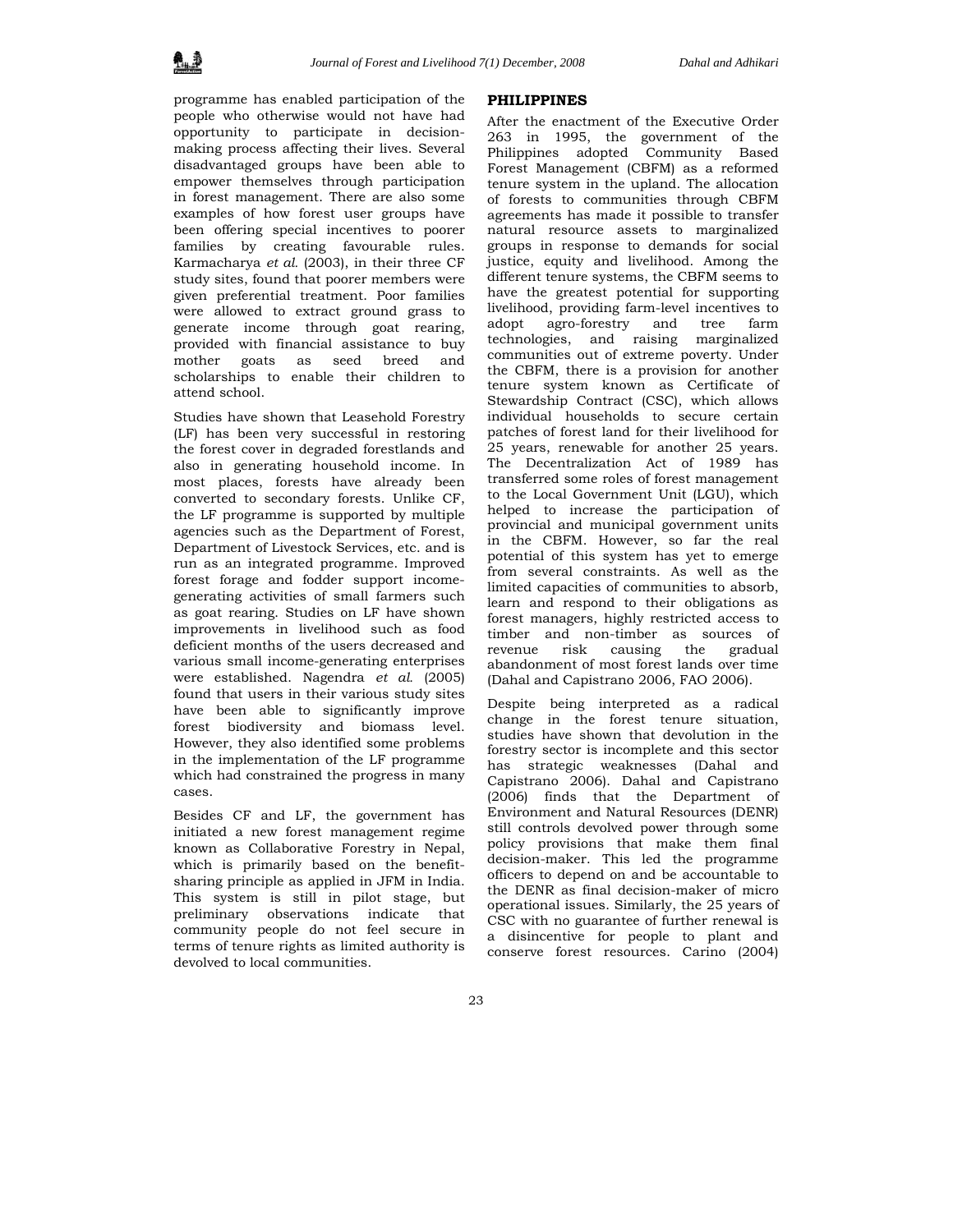points out some confusion surrounding the overlapping of land tenure and land use. It has pointed out that what is considered as forestland in record may be agricultural land in actual use. Similarly, what are considered watershed areas in record may be vegetable farms in actual use.

#### **LESSONS AND CONCLUSION**

Some of the country cases on tenure models in Asia show that clear, secure and devolved forest tenure is a fundamental requirement for addressing people's livelihood, improving forest condition and ensuring sustainable forest management. Most current policies and legal frameworks in many countries in Asia still continue to limit access to forest resources. The forestry sector appears to have made less progress on this issue than other natural resources sectors, and still provides a largely inadequate institutional framework to address the security of tenure rights. Evidence shows that tenure arrangements that provide tangible rights to local users are conducive to ecological protection and livelihood improvement. In order to make the tenure reform successful, there is an urgent need for establishing supportive legal frameworks and capable institutions, as well as for increasing participation of multi-stakeholders in the management of forest resources.

The implementation of reformed forest tenures has shown promising signs in many countries in Asia. The new system was superior to previous state and market controlled regimes in many respects. With continuous learning, reformed forest tenures are being gradually improved and institutionalized. However, there are also some urgent strategic weaknesses which call for improvement. The first and foremost need is the enhancement and guarantee of tenure security of those who already exercise partial rights. The customary or use rights of those who do not exercise partial rights should be recognized or rights to forest management should be devolved by expanding the success of the present programmes to a maximum extent. Inconsistent institutional and legal barriers are to be removed and supportive institutional mechanisms strengthened. In order to maximize the potential of generating benefit of the systems to the people, focus

should shift to maximizing livelihood and income potential and equity in distribution. Community-based forest management programmes are to be complemented with integrated support mechanisms ranging from credit support to commercial production and marketing mechanisms. Such mechanisms should preferably be targeted so as to enhance the representation of and maximize benefits to the poorest and disadvantaged communities, while minimizing the space for elite capture. Hence, tenure security would mean less restriction to those who have been disadvantaged due to restricted access to, and use of, forest resources.

Based on the tenure reform experience from the South and South East Asian countries, it is commonly agreed that the tenure reform process should continue and be enhanced to achieve sustainable forest management, address people's livelihood and maintain equity in the community. However, to increase effectiveness of forest tenure reform in Asia, cross-country sharing of reform experience is critically important, where the good practices and approaches could be scaled up.

### **REFERENCES**

**Adhikari, B., Williams, F. & Lovett, J.C.** 2007. Local Benefits from Community Forests in the Middle Hills of Nepal. *Forest Policy and Economics,* **9**: 464–478.

**Barr, C., Resosudarmo, I.A.P., Dermawan, A. & Setiono, B.** 2006 Decentralization's Effect on Forest Concessions and Timber Production. In: C. Barr, I.A.P. Resosudarmo, A. Dermawan, J. McCarthy, M. Moeliono and B. Setiono (Eds.), *Decentralization of Forest Administration in Indonesia. Implications for Forest Sustainability, Economic Development and Community Livelihoods.* Chapter 5. Indonesia: CIFOR.

**Capistrano, D.** 2008. Decentralisation and Forest Governance in Asia and the Pacific: Trends, Lessons and Continuing Challenges. In: C. Colfer, G.R. Dahal and D. Capistrano (Eds.), *Lessons from Forest Decentralisation-Money, Justice and the Quest for Good Governance in Asia Pacific.* London: Earthscan Publications.

**Carino, J.** 2004. An Assessment of the Implementation of the Philippine Government's International Commitments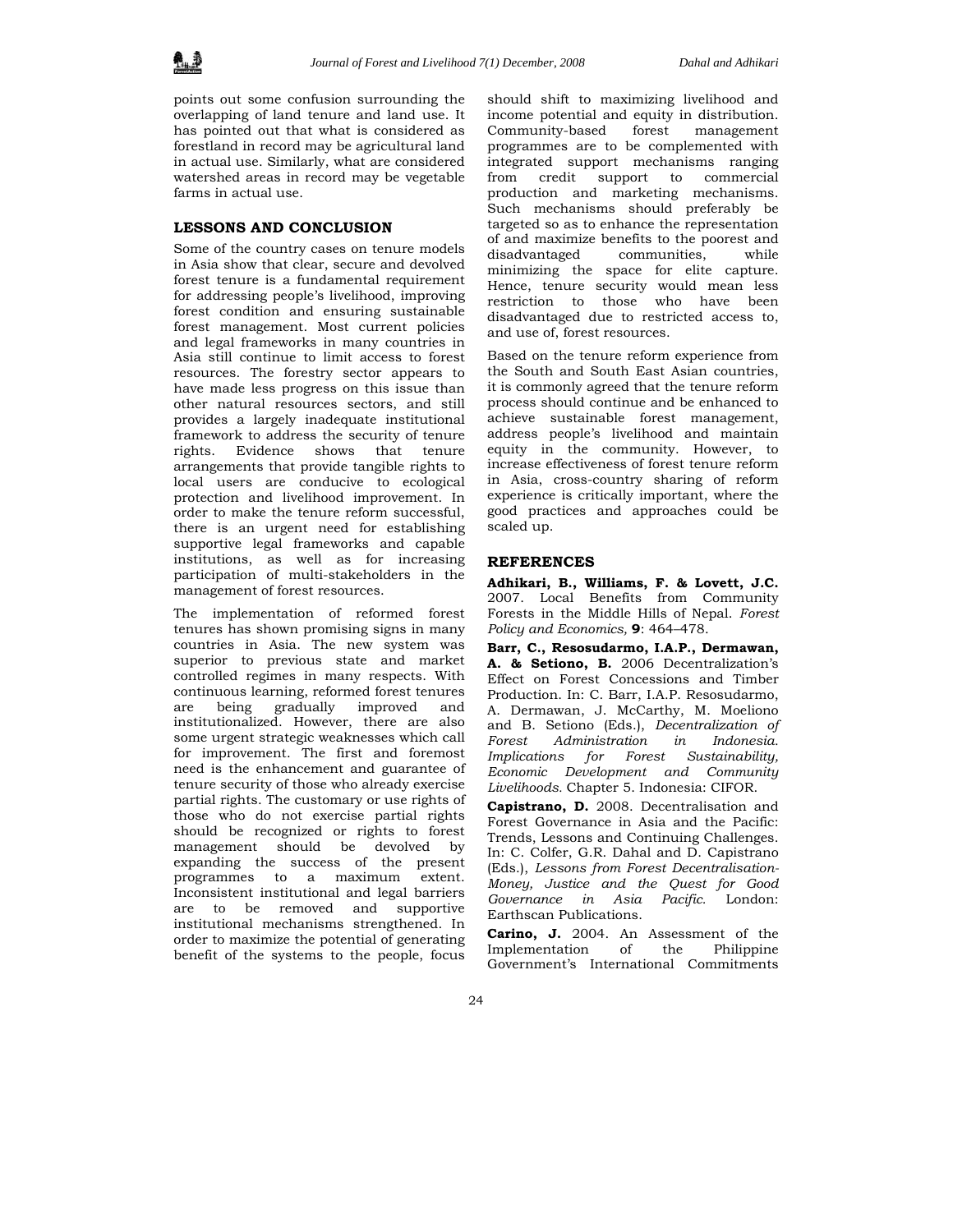

on Traditional Forest-Related Knowledge from the Perspective of Indigenous Peoples. International Alliance for Indigenous and Tribal People of Tropical Forest.

**Colchester, M. & Fay, C.** 2007. Land, Forest and People Facing the Challenges in South-East Asia Listening, Learning and Sharing Asia Final Report. Rights and Resources Initiative.

**Colfer, C.J.P & Resosudarmo, I.A.P.** 2002. Which Way Forward? People, Forests and Policymaking in Indonesia. Indonesia: CIFOR.

**Contrereas-Hermosilla, A. & Fay, C.** 2005. Strengthening Forest Management in Indonesia through Land Tenure Reform: Issues and Framework for Action. Forest Trends and World Agroforestry Centre.

**Dahal, G.R. & Capistrano, D.** 2006. Forest Governance and Institutional Structure: An Ignored Dimension of Community Based Forest Management in the Philippines. *International Forestry Review,* **8**(4): 377-394.

**DOF.** 2003. Status Report for the Formation of Forestry Strategy towards 2020 of the Lao PDR. Kathmandu: Department of Forest.

**Ducourtieux, O., Laffort, J.R. & Sacklokham, S.** 2005. Land Policy and Farming Practices in Lao PDR. *Development and Change*, **36**(3): 499-526.

**FAO** 2006. *Understanding Forest Tenure in South and Southeast Asia*. Rome: FAO.

**Forest Watch Indonesia/Global Forest Watch (FWI/GFW)** 2002. *The State of the Forest: Indonesia.* Bogor, Indonesia and Washington DC: Forest Watch Indonesia and Global Forest Watch

**Hobley, M.** 2007. *Where in the World is there Pro-poor Forest Policy and Tenure Reform?* Rights and Resources Initiative.

**Karmacharya, M., Karna, B., & Ostrom, E.** 2003. Rules, Incentives and Enforcement: Livelihood Strategies of Community Forestry and Leasehold Forestry Users in Nepal. Workshop in Political Theory and Policy Analysis. Bloomington, USA: Indiana University.

**Malla, Y.** 2000. Impact of Community Forestry Policy on Rural Livelihoods and Food Security in Nepal. *Unasylva,* **51**.

**Manivong, K. & Sophathilath, P.** 2007. Status of Community Based Forest Management in Lao PDR. RECOFTC (Status Report).

**Matta, J.R. & Alavalapati J.R.** 2006. Perceptions of Collective Action and its Success in Community Based Natural Resource Management: An Empirical Analysis. *Forest Policy and Economics,* **9**: 274-284.

**Nagendra, H., Karna, B. & Karmacharya, M.** 2005. Examining Institutional Change: Social Conflict in Nepal's Leasehold Forestry Programme. *Conservation and Society*, **3**(1): 72–91.

**Phanthanousy, B. & Sayakoummane, S.** 2005. Lao DPR Community Forestry in Production Forests. *Proceedings of the First Regional Community Forestry Forum 2005*. Thailand: RECOFTC.

Potter, L. 2008. Governance, Tenure and Equity in Asia-Pacific Forests. In: C. Colfer, GR. Dahal and D. Capistrano (Eds.), *Lessons from Forest Decentralisation-Money, Justice and the Quest for Good Governance in Asia Pacific.* London: Earthscan Publications.

**RECOFTC** 2006. Realizing MDGs, Restoring Forests. Asia Regional Exchange on Forest Sector Contribution to Millennium Development Goals. *A Report of the 11th Asia Forest Network Regional Meeting Research Network Report No. 17.* Thailand: RECOFTC.

**Regmi, M.C.** 1988. *An Economic History of Nepal*. New Delhi: Nath Publishing House.

**Resosudarmo, I.A.P.** 2005. Closer to People and Tree: Will Decentralisation Work for the People and the Forests of Indonesia? In: J.C. Ribot and A.M. Larson (Eds.), *Democratic Decentralisation through a Natural Resource Lens*. London: Routledge.

**Rhee, S., Kitchener, D., Brown, T., Merrill, R., Dilts, R. & Tighe, S.** 2004. Report on Biodiversity and Tropical Forests in Indonesia. Submitted in accordance with Foreign Assistance Act Sections 118/119. Prepared for USAID/Indonesia, Jakarta.

**Singh, J.P. & Singh, B.** 2006. Trends in Forest Ownership, Forest Resource Tenure and Institutional Arrangements: Are they Contributing to Better Forest Management and Poverty Reduction? Case Studies from Orissa, India. In: FAO (Ed.), *Understanding Forest Tenure in South and Southeast Asia*. Rome: FAO

**Singh, K.D., Sinha, B. & Mukharji, S.D.** 2005. Exploring Options for Joint Forest